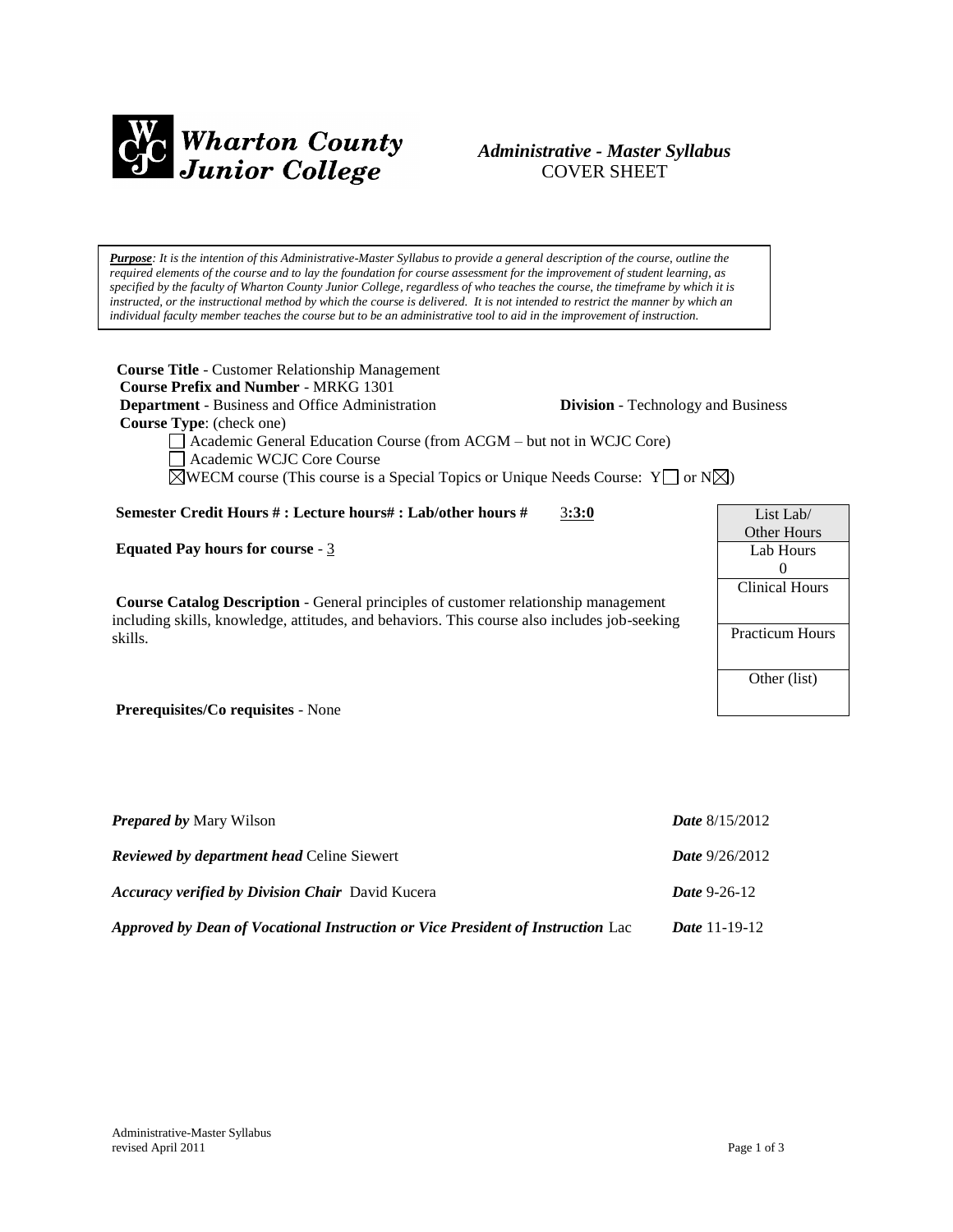

**I. Topical Outline** – Each offering of this course must include the following topics (be sure to include information regarding lab, practicum, clinical or other non-lecture instruction):

This course provides students with the basic concepts and current trends in the customer service industry. Special areas of emphasis include problem solving, development of a customer service strategy, creating customer service systems, coping with challenging customers, customer retention, and measuring satisfaction.

The course also emphasizes job-seeking skills including applications, resumes, cover letters, interview questions and techniques, and networking.

### **II. Course Learning Outcomes**

| <b>Course Learning Outcome</b>                                       | <b>Method of Assessment</b>                                                                                         |
|----------------------------------------------------------------------|---------------------------------------------------------------------------------------------------------------------|
| The student will describe general principles of<br>customer service. | At least 90% of students will correctly answer at<br>least 70% of the questions on a comprehensive<br>written exam. |

#### **III. Required Text(s), Optional Text(s) and/or Materials to be Supplied by Student.**

The most recent edition of *Customer Service: A Practical Approach* by Elaine Harris. Pearson.

The most recent edition of *Strategies: Getting and Keeping the Job You Want* by Sharon Ferrett. McGraw Hill.

Students will also need #2 pencils and Scantron forms for taking tests.

#### **IV. Suggested Course Maximum** - 35

## **V. List any specific spatial or physical requirements beyond a typical classroom required to teach the course**.

None